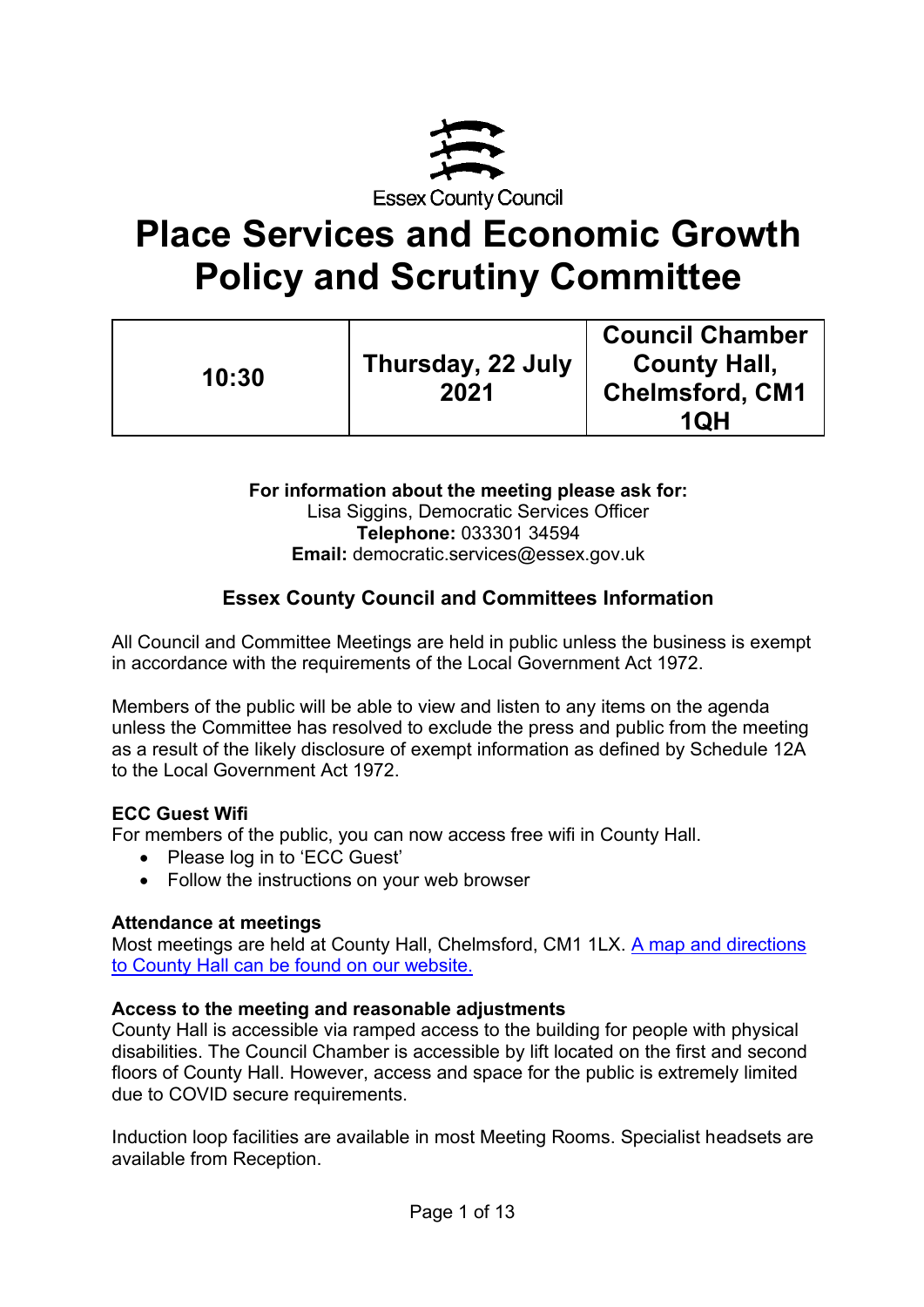## **Accessing Documents**

If you have a need for documents in, large print, Braille, electronically or in alternative languages and easy read please contact the Democratic Services Officer before the meeting takes place. For further information about how you can access this meeting, contact the Democratic Services Officer.

The agenda is also available on the Essex County Council website, www.essex.gov.uk From the Home Page, click on 'Running the council', then on 'How decisions are made', then 'council meetings calendar'. Finally, select the relevant committee from the calendar of meetings.

## **Audio recording of meetings**

Please note that in the interests of improving access to the Council's meetings, a sound recording is made of the public parts of many of the Council's Committees. The Chairman will make an announcement at the start of the meeting if it is being recorded.

We are experimentally streaming some meetings on the [ECC Democracy YouTube](https://eur02.safelinks.protection.outlook.com/?url=https%3A%2F%2Fwww.youtube.com%2Fchannel%2FUCOOP9vKq82ogpyG1gtCnyHQ&data=04%7C01%7C%7Cafdf498032bb42bc576a08d91924b56e%7Ca8b4324f155c4215a0f17ed8cc9a992f%7C0%7C0%7C637568467711384149%7CUnknown%7CTWFpbGZsb3d8eyJWIjoiMC4wLjAwMDAiLCJQIjoiV2luMzIiLCJBTiI6Ik1haWwiLCJXVCI6Mn0%3D%7C1000&sdata=FgEVbcbF%2B%2BFaK4TM2n9gtpI%2FxpckuP2MVd7WhX7bG6A%3D&reserved=0)  [Channel.](https://eur02.safelinks.protection.outlook.com/?url=https%3A%2F%2Fwww.youtube.com%2Fchannel%2FUCOOP9vKq82ogpyG1gtCnyHQ&data=04%7C01%7C%7Cafdf498032bb42bc576a08d91924b56e%7Ca8b4324f155c4215a0f17ed8cc9a992f%7C0%7C0%7C637568467711384149%7CUnknown%7CTWFpbGZsb3d8eyJWIjoiMC4wLjAwMDAiLCJQIjoiV2luMzIiLCJBTiI6Ik1haWwiLCJXVCI6Mn0%3D%7C1000&sdata=FgEVbcbF%2B%2BFaK4TM2n9gtpI%2FxpckuP2MVd7WhX7bG6A%3D&reserved=0) You may wish to see if this meeting is being streamed but please remember that this is an experimental service. There is also an [audio broadcast accessible via](https://cmis.essex.gov.uk/essexcmis5/CalendarofMeetings.aspx)  [our website.](https://cmis.essex.gov.uk/essexcmis5/CalendarofMeetings.aspx)

If you are unable to attend and wish to see if the recording is available, you can visit the ECC Democracy YouTube Channel or, for the audio recording check the [Calendar](https://cmis.essex.gov.uk/essexcmis5/CalendarofMeetings.aspx)  [of Meetings](https://cmis.essex.gov.uk/essexcmis5/CalendarofMeetings.aspx) any time after the meeting starts. Any audio available can be accessed via the box in the centre of the page, or the links immediately below it.

Should you wish to record the meeting, please contact the officer shown on the agenda front page.

**Pages** 

- **1 Membership, Apologies, Substitutions and Declarations of Interest 5 - 5**
- **2 Appointment of Vice-Chairman**
- **3 Minutes from the previous meeting** To approve as a correct record the Minutes of the meeting held on 25 February 2021. **6 - 9**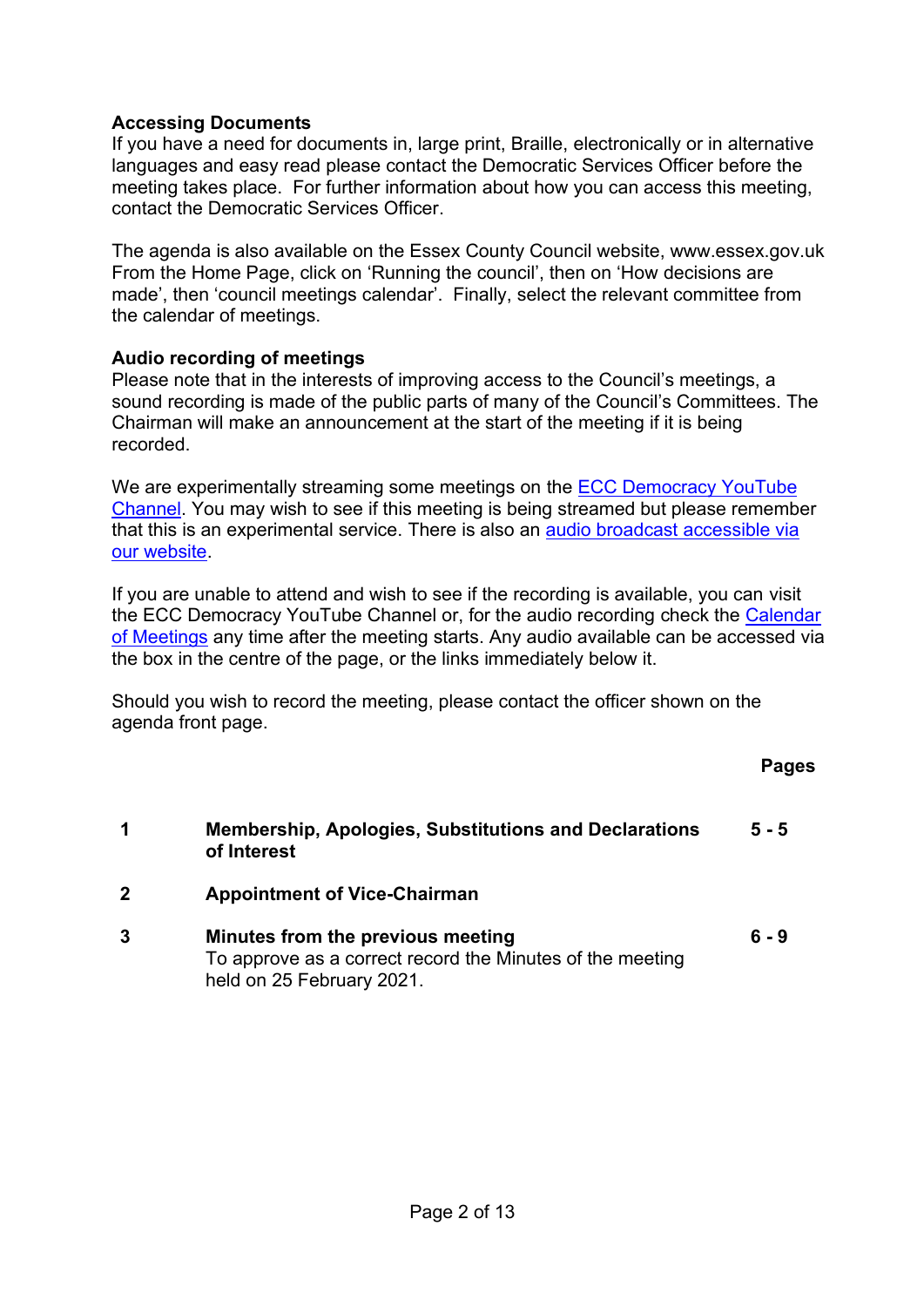## **4 Questions from the Public**

A period of up to 15 minutes will be allowed for members of the public to ask questions or make representations on any item on the agenda for this meeting. No statement or question shall be longer than three minutes and speakers will be timed.

Please note that members of the public wishing to ask a question must email democratic.services@essex.gov.uk by noon on the day before the meeting (21 July) and that questions must relate to an item on the agenda for the meeting.

# **5 Climate Change**

Members to receive a verbal update and presentation from Sam Kennedy, Director, Environment and Climate Change **Action** 

#### **6 Work Programme**

Members to receive an update on the current committee work programme.

**10 - 13**

# **7 Date of Next Meeting**

To note that the next meeting of the Committee will take place on Thursday 23 September 2021, in County Hall.

## **8 Urgent Business**

To consider any matter which in the opinion of the Chairman should be considered in public by reason of special circumstances (to be specified) as a matter of urgency.

# **Exempt Items**

(During consideration of these items the meeting is not likely to be open to the press and public)

The following items of business have not been published on the grounds that they involve the likely disclosure of exempt information falling within Part I of Schedule 12A of the Local Government Act 1972. Members are asked to consider whether or not the press and public should be excluded during the consideration of these items. If so it will be necessary for the meeting to pass a formal resolution:

**That the press and public are excluded from the meeting during the consideration of the remaining items of business on the grounds that they involve the likely disclosure of exempt information falling within Schedule 12A to the Local Government Act 1972, the specific paragraph(s) of Schedule 12A engaged being set out in the report or appendix relating to that item of business.**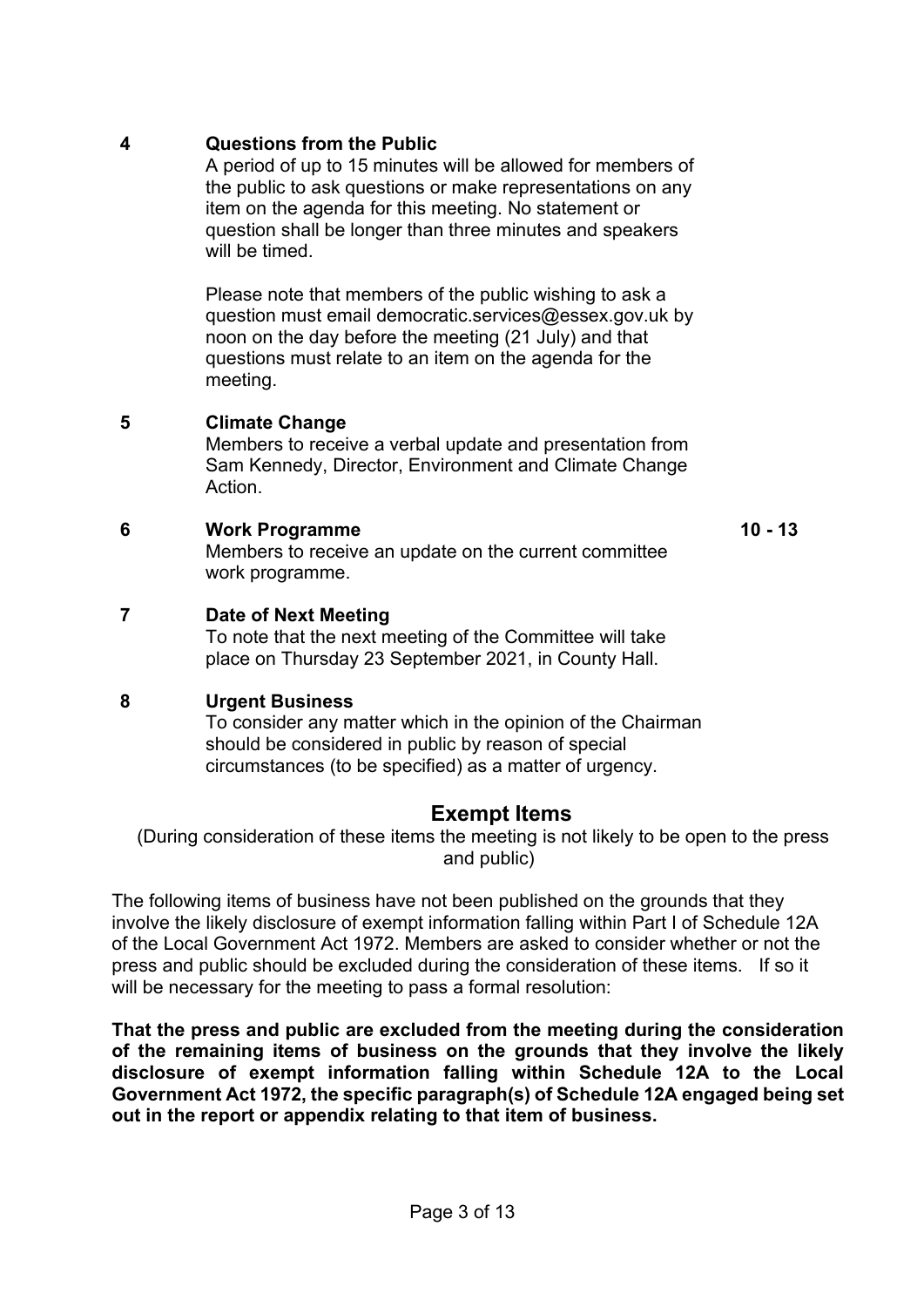# **9 Urgent Exempt Business**

To consider in private any other matter which in the opinion of the Chairman should be considered by reason of special circumstances (to be specified) as a matter of urgency.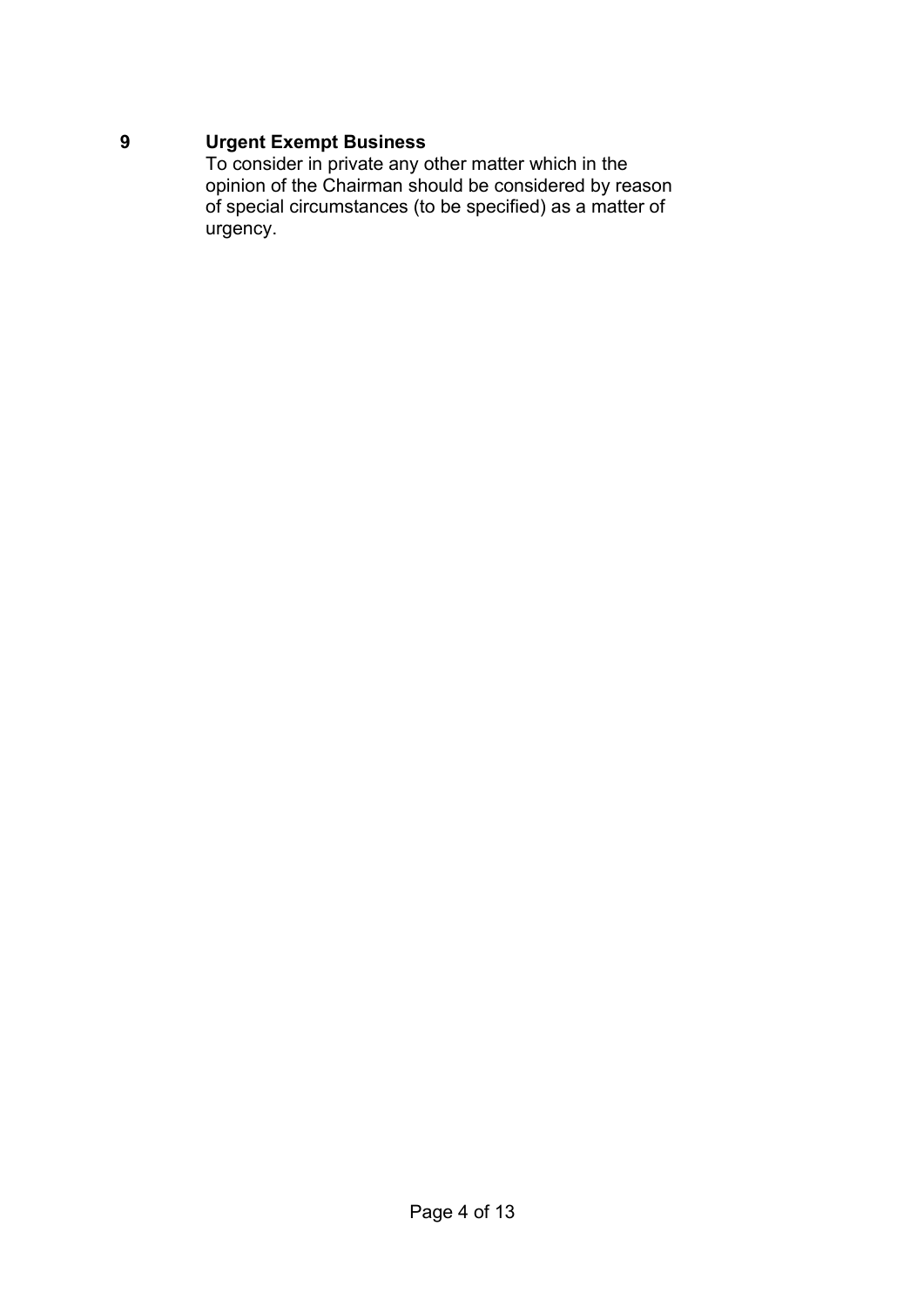## **Agenda item 1**

- **Committee:** Place Services and Economic Growth Policy and Scrutiny **Committee**
- **Enquiries to:** Justin Long, Senior Democratic Services Officer

#### **Membership, Apologies, Substitutions and Declarations of Interest**

#### **Recommendations:**

To note

- 1. Membership as shown below
- 2. Apologies and substitutions
- 3. Declarations of interest to be made by Members in accordance with the Members' Code of Conduct

## **Membership**

(Quorum: 5)

Councillor A Goggin Chairman Councillor D Blackwell Councillor C Cannell Councillor S Crow Councillor P Honeywood Councillor D Land Councillor R Moore Councillor L Scordis Councillor L Shaw Councillor M Skeels Councillor M Steel Councillor M Stephenson Councillor M Vance Councillor H Whitbread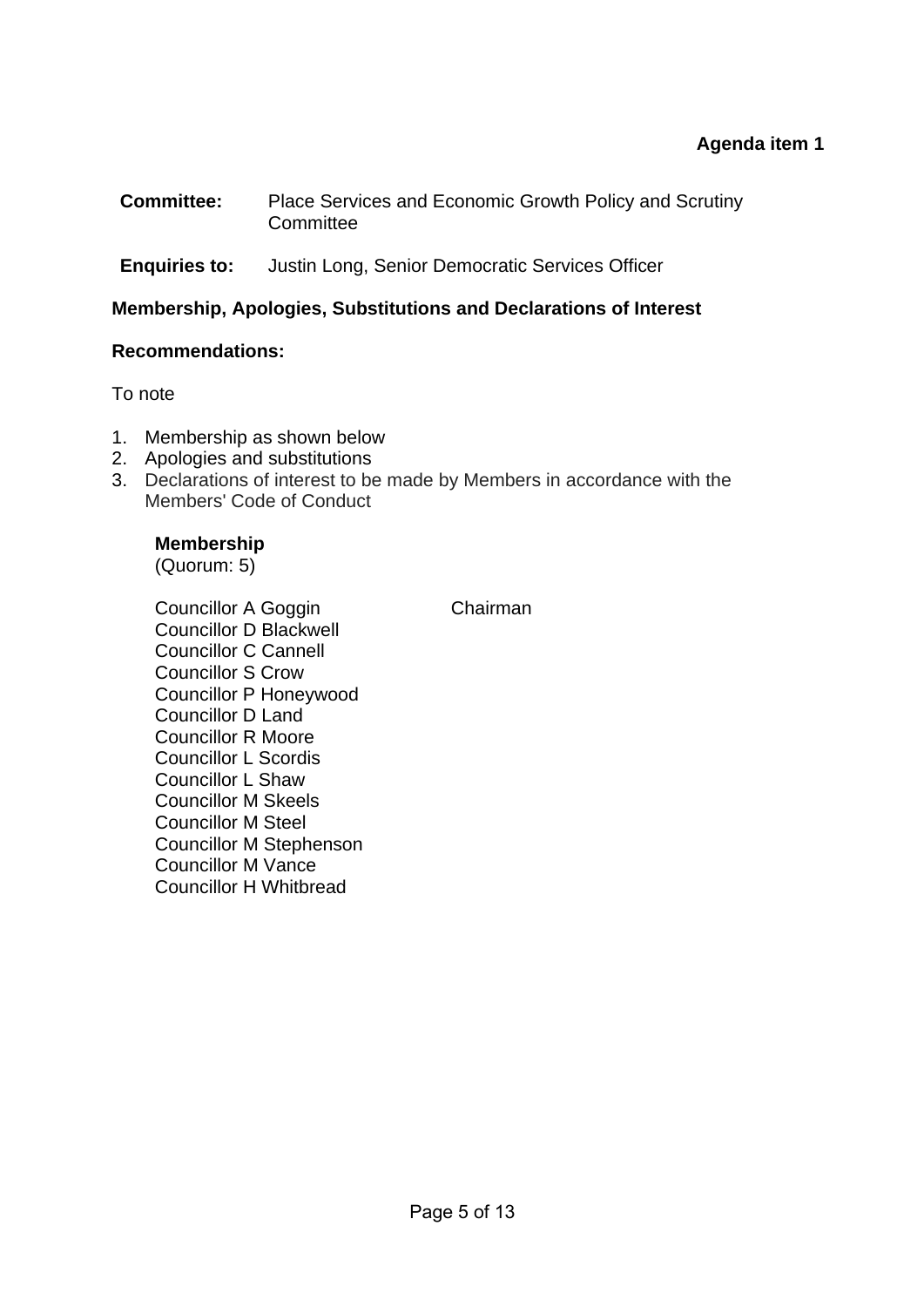**Minutes of the meeting of the Place Services and Economic Growth Policy and Scrutiny Committee held on the 25 February 2021.** 

## **Present from the Committee**:

| Councillor I Grundy (Chairman) Councillor S Lissimore |                             |
|-------------------------------------------------------|-----------------------------|
| <b>Councillor B Massey</b>                            | <b>Councillor C Pond</b>    |
| <b>Councillor R Moore</b>                             | <b>Councillor R Pratt</b>   |
| <b>Councillor A Erskine</b>                           | <b>Councillor C Weston</b>  |
| <b>Councillor I Henderson</b>                         | <b>Councillor S Hillier</b> |
| <b>Councillor P Honeywood</b>                         |                             |

#### **AGENDA**

#### **1. Membership, Apologies, Substitutions and Declarations of Interest**

There were no changes to the membership of the committee since the last meeting.

Apologies were received from Cllr W Schmitt, Cllr D Kendall, and Cllr A Wood.

Cllr A Turrell substituted for Cllr Kendall.

Cllr C Pond declared an interest as an honorary fellow of the chartered institute of librarians.

#### **2. Minutes**

Members approved as a correct record Minutes of the meeting held on 21 January 2021.

#### **3. Questions from the Public**

There were no questions from the public

## **4. Essex Libraries Update**

The panel for this item was:

- o Councillor Susan Barker, Cabinet Member for Customer, Communities Culture and Corporate
- o Juliet Pirez, Head of Libraries
- o Elizabeth Sippings, Citizen Services Manager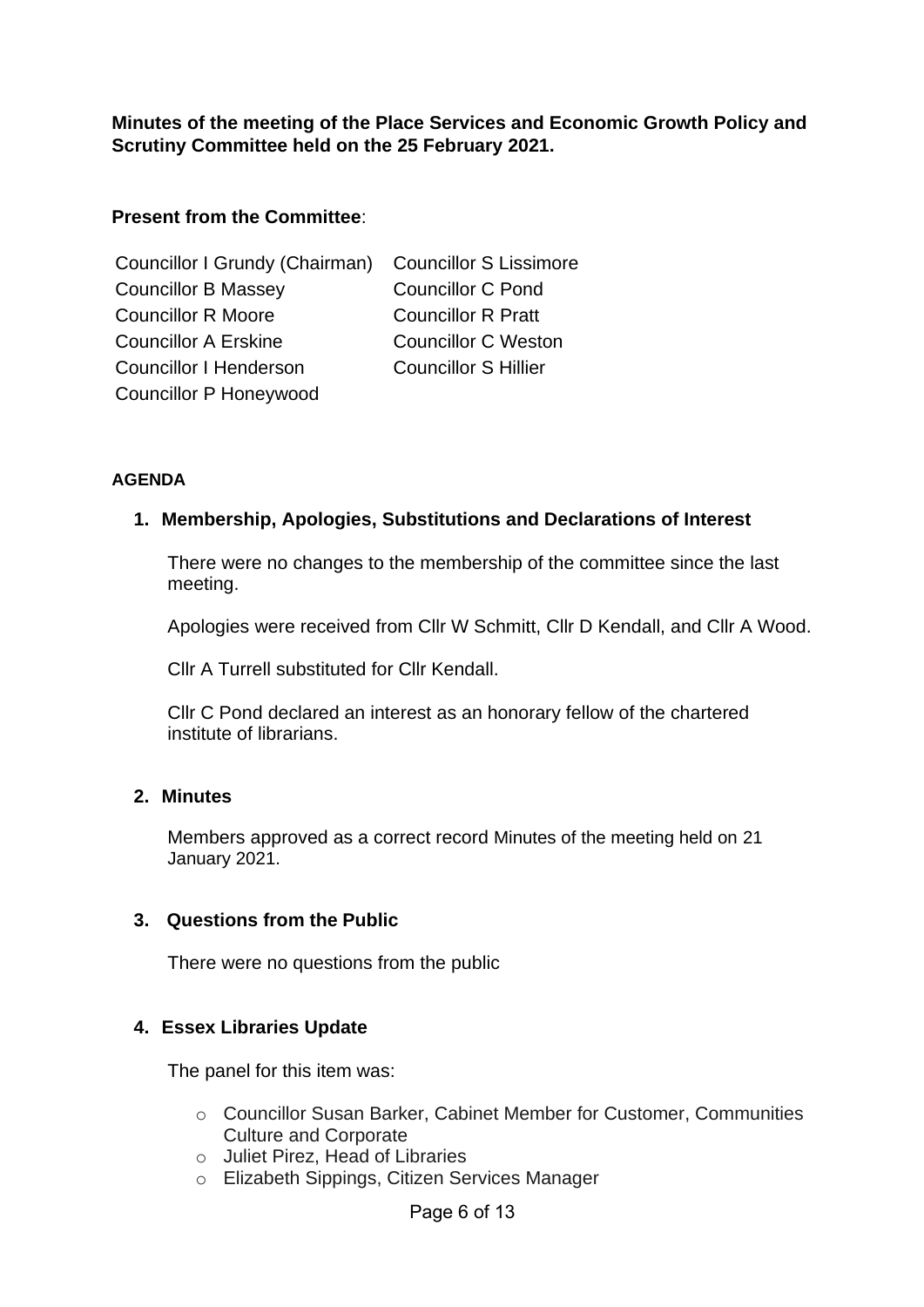o Carolyn Peters, Citizen Services Manager.

Members received a presentation outlining how the libraries service had adapted to the pandemic, the implementation of the current future libraries strategy, an update on progress with regards to the new library management system and ECC's national consortium membership. The full presentation can be found [here.](https://cmis.essex.gov.uk/essexcmis5/CalendarofMeetings/tabid/73/ctl/ViewMeetingPublic/mid/410/Meeting/4622/Committee/129/SelectedTab/Documents/Default.aspx)

Following the presentation, members were invited to ask questions and provide comment. Key points raised included:

- Refurbishment of libraries currently there is only one active refurbishment, in Shenfield, though active plans are in the pipeline for Harlow and other possible sites for redevelopment include Loughton. Members were assured that the committee will be notified as soon as new sites are identified. Refurbishment decisions are taken on a case by case basis, but business cases need to be proposed for each site with an idea of how it will improve prospects for the location.
- Staffing members received assurances that all staff will be returning to the same positions as before. In many cases they will enable them to carry out new and enhanced roles when they do return. Registration skills for example. It's been great for the service and feedback from staff has been good.
- Impact on current registration staff new training for library staff in the area of registration will not affect any current staff. It will however, open up new opportunities for current libraries staff should they choose to explore them.
- Existing Adult Community Learning spaces in Harlow it's unsure what will happen to the existing space at this stage. It is not in a good location for ACL. If it is surplus to requirements, then it will likely be disposed of.
- Budget for new book stock It is unclear at this stage how much of the budget will be spent on new book stock. Further information will be provided to committee once more is known.
- Harlow library redevelopment members enquired around the public backlash toward proposals. The Cabinet Member maintained that most local residents were happy. The current space was inappropriate for current needs, so redevelopment will hopefully bring it back into greater use.
- Joining the national libraries consortium members were promised a briefing paper outlining the key features and benefits of joining the consortium.

ACTION: Members to receive a paper outlining the key benefits and features of ECC joining the national libraries consortium.

The Chairman thanked the Cabinet Member and officers for their attendance and work in preparation for the meeting.

**5. Essex Skills Strategy**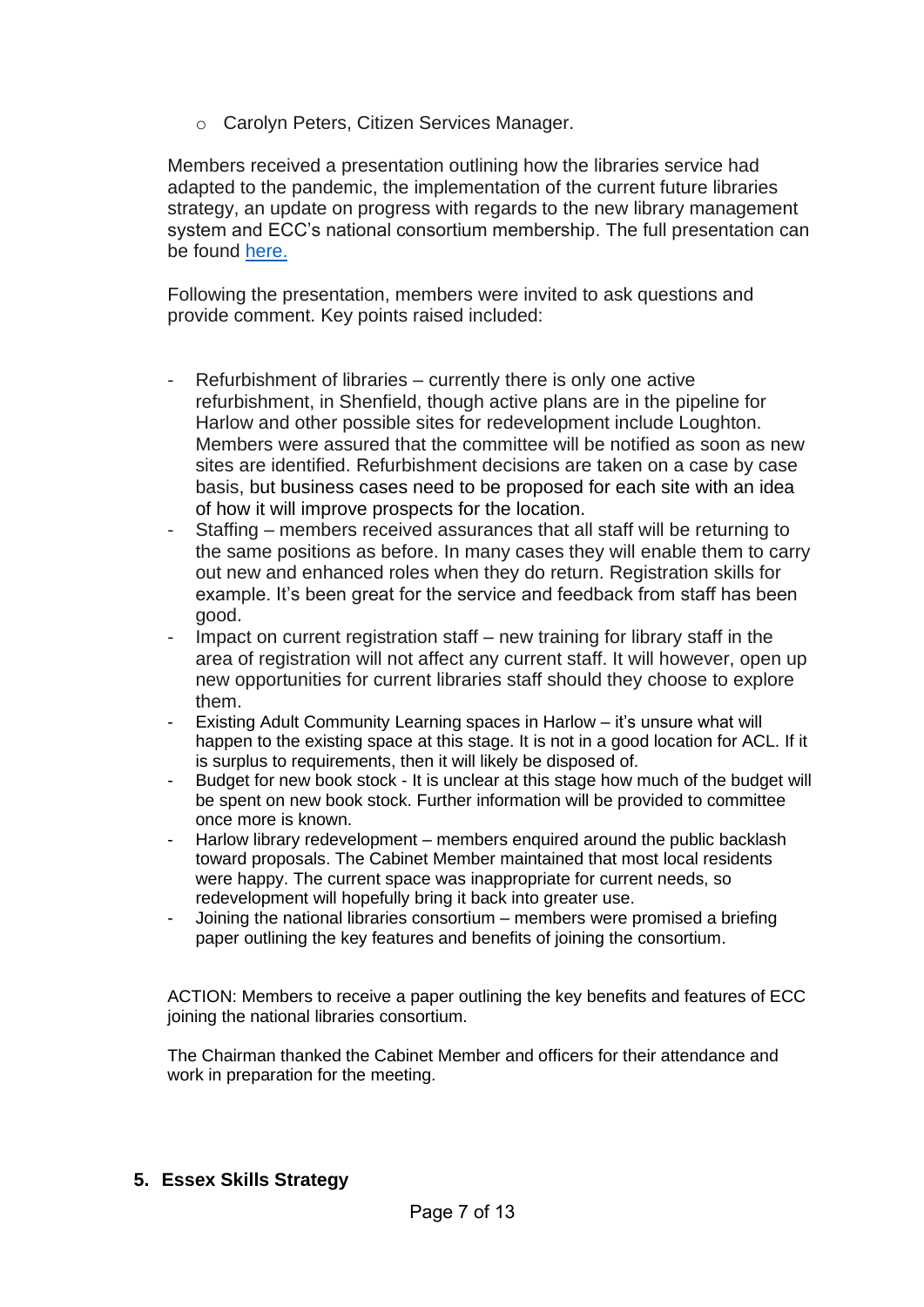The panel for this item will be:

- o Tony Ball, Cabinet Member for Economic Growth
- o Mark Doran, Director Sustainable Growth
- o Andy Burgess, Head of Economic Development
- o Sarah Read, Localities Lead
- o Caroline Betts, Skills Development Manager

Members received a presentation outlining ECC efforts to promote skills and jobs growth as a response to the pandemic. The full presentation can be found [here.](https://cmis.essex.gov.uk/essexcmis5/CalendarofMeetings/tabid/73/ctl/ViewMeetingPublic/mid/410/Meeting/4622/Committee/129/SelectedTab/Documents/Default.aspx)

Following the presentation, members were invited to ask questions and provide scrutiny. Key points raised included:

- Spring budget members raised questions around what to expect from the spring budget and how this might impact ECC service delivery and implementation of the skills strategy. Members were advised that it would be difficult to speculate, but that officers expected extension of the current furlough scheme and further guidance around the timely reopening of local small/medium sized business to be likely areas of guidance and support.
- 2017 PSEG skills and jobs growth task and finish group members revisited recommendations from a task and finish group carried out in 2017 by the Place Services and Economic Growth Policy and Scrutiny Committee as an example of how little headway had been made in areas of concern for a significant amount of time. Members were advised that more efforts were needed to lobby central govt. to localise more authority around the issues of joblessness and skills growth, handing accountability and autonomy to county authorities. ECC will continue to lobby for more local control and are well dialled in with DWP partners to enable kickstart programme.
- Unemployment amongst 16-24-year olds members raised concerns around unemployment in young people and barriers to employment. Specific concerns raised included the cost of travelling to and from opportunities and the impact of cuts to careers advice at secondary school level.
- Promotion of STEM subjects in schools members offered thoughts around how best to promote the uptake of core stem subjects in schools. Members were advised that this is an active area of work for the education and skills portfolio.
- Engagement with further education providers members stressed the importance of engaging better with FE providers to secure greater and more responsive opportunities in the future. Members were advised that the challenge is articulating both the opportunity and challenge to providers. There is lots of demand for courses at these FE colleges, but often they are not promoting the courses that more directly are likely to lead to gainful employment.
- Jobs in the public sector Each district and borough have goals and programmes with regards to greening their local areas. Members raised questions around how ECC can audit these opportunities and ensure that they reach the widest number of people. Members were advised that work was being undertaken through the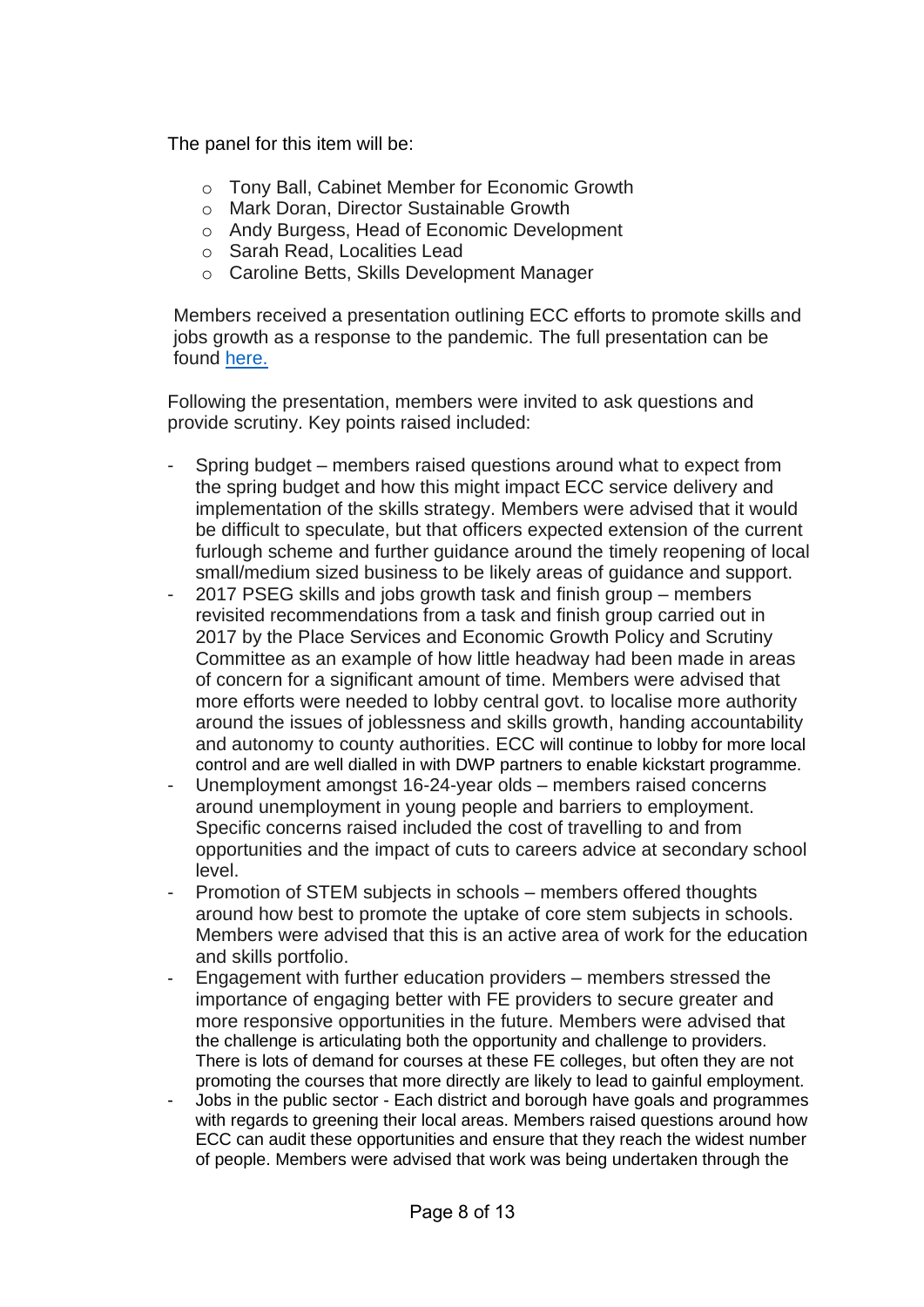Essex Housing Officer Group and Essex Planning Officer group, as well as various other groups.

- Brexit – members raised questions around opportunities for more port health authority officers – members were advised that the cabinet member was in close communication with both Harwich and Felixstowe ports and would keep the committee updated as this area of work moved forward.

The Chairman thanked the Cabinet Member and officers for their attendance and their work in preparation for the committee.

## **6. Work Programme**

Members noted the current work programme.

## **7. Date of Next Meeting**

The next committee activity day was scheduled for the 25 March 2021. Members were advised that due to the start of the pre-election period it is unlikely that it will go ahead.

## **8. Urgent Business**

None received

#### **9. Urgent exempt Business**

None received

## **The meeting was formally closed at 12.38.**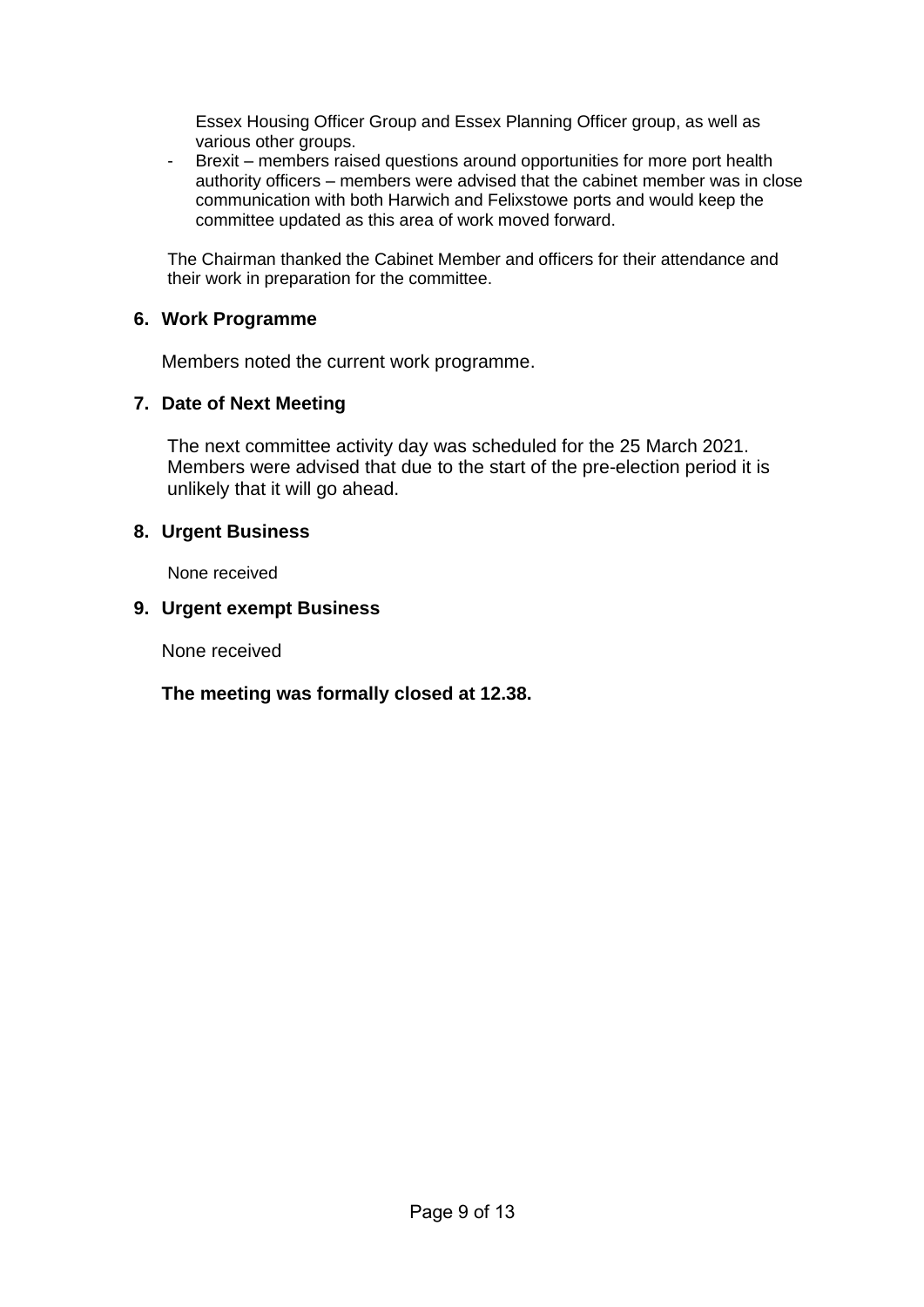|                                                                                    | Reference Number: PSEG/05/21                                             |  |
|------------------------------------------------------------------------------------|--------------------------------------------------------------------------|--|
| <b>Report title: Work Programme</b>                                                | <b>AGENDA ITEM 6</b>                                                     |  |
| <b>Report to: Place Services and Economic Growth Policy and Scrutiny Committee</b> |                                                                          |  |
| <b>Report author:</b> Justin Long, Senior Democratic Services Officer              |                                                                          |  |
| <b>Date: 22 July 2021</b>                                                          | <b>For:</b> Discussion and identifying any<br>follow-up scrutiny actions |  |
| <b>Enquiries to: Justin Long, Senior Democratic Services Officer at</b>            |                                                                          |  |
| justin.long@essex.gov.uk.                                                          |                                                                          |  |
| <b>County Divisions affected: Not applicable</b>                                   |                                                                          |  |

# **1. Introduction**

1.1 The work programme is a standard agenda item. The work programme for the Committee is being developed and the current position is outlined below.

# **2. Action required**

2.1 The Committee is asked to consider this report and issues under consideration in the Appendix and any further development or amendments.

## **3. Background**

## 3.1 Developing a work programme

The new membership of the Committee was confirmed at Full Council on 25 May 2021. Since then, the Committee has organised three induction sessions which have included discussions with relevant portfolio holders about their priorities in the coming months (issues discussed are listed in the **Appendix**).

It is anticipated that those priorities and other issues raised during the recent discussions will be further developed into an initial work programme by the Chairman and Vice Chairmen over the coming weeks. The outcomes of this will be reported to the Committee at its 23 September 2021 meeting.

# **4. Update and Next Steps**

See Appendix.

**5 . Appendix –** Progress on work programme and a list of issues discussed recently with Cabinet Members.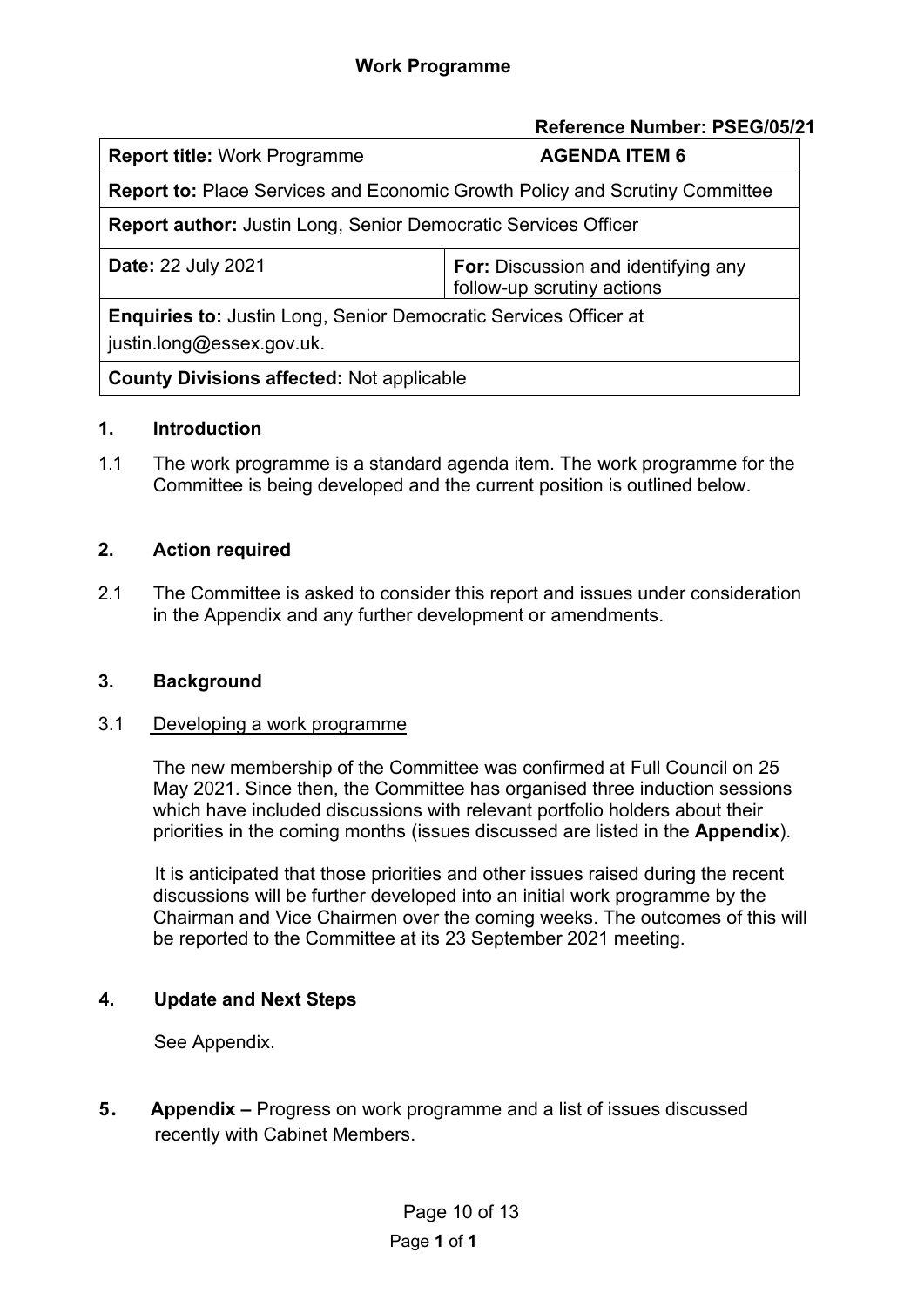#### APPENDIX

# **Place Services and Economic Growth Policy and Scrutiny Committee**

## **Background**

The remit of the Committee is defined in the Constitution (Article 9.5.3). It is responsible for the scrutiny of:

- The economy of Essex
- Economic development and regeneration
- Employment related Skills and apprenticeships
- Strategic Highways and transportation
- Heritage, Culture and the Arts
- Tourism
- Country Parks and other green assets
- **Library services**
- Broadband and public communications infrastructure
- Planning
- Environmental services
- Community Safety (not Domestic Violence or Youth Offending Team)
- Emergency Planning
- Waste and recycling
- Energy and emissions reduction
- Trading standards
- Housing
- Gypsies and travellers

# Work so far

Since Full Council on 25 May 2021, the Committee has organised three informal induction sessions. These have included discussions with the relevant Cabinet Members on their portfolio and key responsibilities, key challenges being faced, and suggestions for where scrutiny can help. At the time of publication, one of these sessions was still to take place.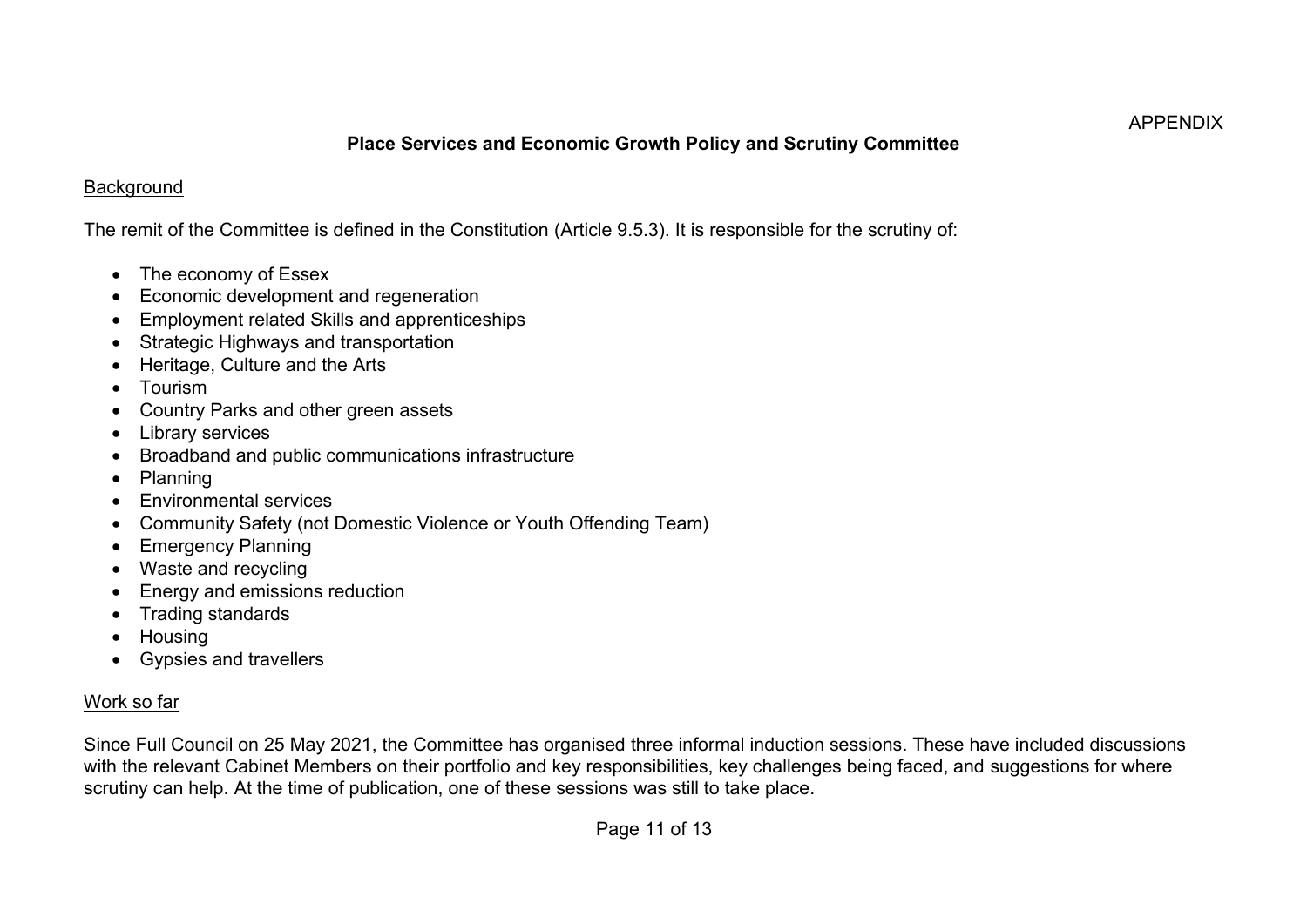Thursday 24 June 2021:

General induction including work planning principles

Tuesday 6 July 2021:

Cllr Lee Scott (Highways Maintenance and Sustainable Transport) Cllr Lesley Wagland (Economic Renewal, Infrastructure and Planning) Cllr Graham Butland (Devolution, Art, Heritage and Culture)

Wednesday 21 July 2021:

Cllr Malcolm Buckley (Waste Reduction and Recycling)

These sessions will inform the work programme going forward. A summary of the issues and emerging priorities discussed so far is included below.

| <b>Highways Maintenance</b><br>and Sustainable                                                                    | <b>Economic Renewal,</b><br><b>Infrastructure and Planning</b>                                                                                            | Devolution, Art, Heritage and<br><b>Culture</b>                                | <b>Waste Reduction and Recycling</b> |
|-------------------------------------------------------------------------------------------------------------------|-----------------------------------------------------------------------------------------------------------------------------------------------------------|--------------------------------------------------------------------------------|--------------------------------------|
| <b>Transport</b>                                                                                                  |                                                                                                                                                           |                                                                                |                                      |
| Local Highway Panels<br>(funding, effectiveness,<br>remit)                                                        | Request for further presentation<br>given the scope of the portfolio to<br>include 'Anchor Institutions' and<br>plans for 'Investment Fund for<br>Growth' | Attracting inward investment (and<br>the role of arts and heritage in<br>this) | TBC following 21 July session        |
| Home-to-School Transport<br>suggest referral to the<br><b>Scrutiny Board as this</b><br>crosses the remit of PSCs |                                                                                                                                                           | Maintenance and expansion of<br>heritage sites                                 |                                      |
| E-Scooters this is a<br>national trial so any work<br>should be in that context                                   |                                                                                                                                                           | <b>Trading Standards (current</b><br>performance and further<br>improvements)  |                                      |